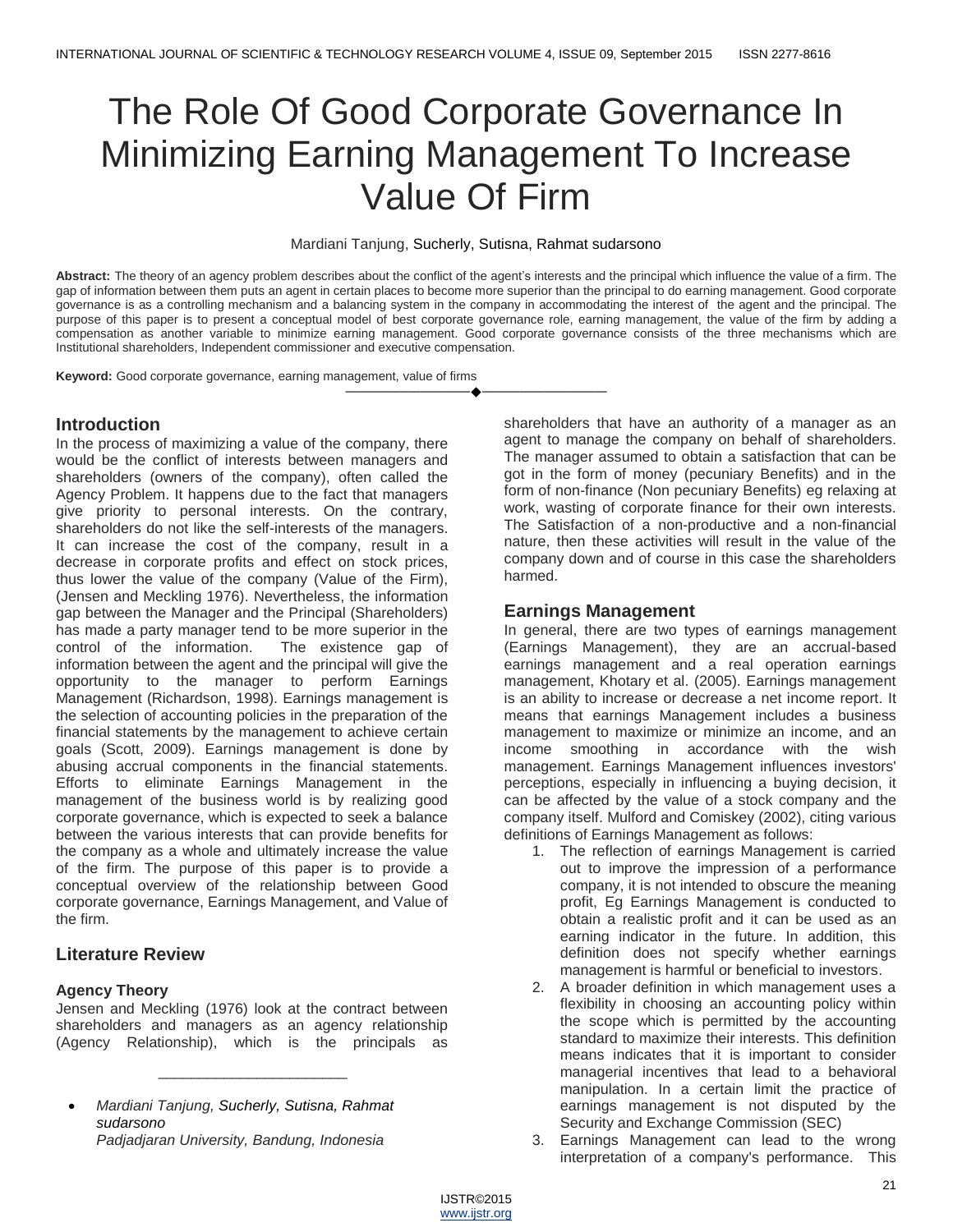type may cause the problem and could receive sanctions from the SEC. It means that earnings Management is treated as a fraudulent behavior in manipulating earnings designed to serve the management's purpose. The role of the SEC and the regulatory agency is to detect whether a company doing earnings management or not, and whether it still can be tolerated or not. (Mulford and Comeskey 2002)

Nuryaman (2008), " Earnings management is an opportunistic action to maximize the management's satisfaction by selecting certain accounting policies, so that corporate profits can be set, increased or decreased in accordance with the management's wishes. In the various definitions, we can conclude some fundamental aspects related to the definition of Earnings Management namely: Efforts to affect the financial statements are done in various ways, according to the manager's interests, the manager's interests are often called Pattern of Earnings Management. According to Scott (2009), there are several patterns of Earnings Management namely:

- 1. Taking a bath, It occurred during organizational pressures at the moment of lifting the new leader. If the company had to report a loss, management would feel compelled to report huge losses. Consequently, management will remove assets and provide the expected costs in the future. It will increase the probability of reported profits in the future. In other words, taking a bath is done in order to get higher profits in the next period than it should be.
- 2. An income minimization, this pattern is similar to taking a bath, but it is not as extreme as taking a bath. This pattern can be selected by the company during the period has a high profit politically. An income policy is in the minimization including the rapid elimination of capital assets and intangible capital, advertising and charging research and development expenditure, business bookkeeping successful oil and gas exploration costs, and others. In other word, the income minimization is done in order to get profits for the lower period than it should be.
- 3. An income maximization, a positive accounting theory, a manager that usually does this pattern will receive a bonus at the moment, other than that the company is close to debt covenant violations which could also maximize revenue. In other words, an income maximization is done in order to get higher profits in the current period than it should be.
- 4. An income smoothing, is the most interesting pattern from the perspective of a contract. A manager prefers an averse risk to get the flow of the bonus varies slightly. Consequently leveling profit managers all the time, so it gets a compensated constant.

## **Earnings Management Motivation**

Here there are some of the motives underlying the onset of earnings management among others. Scott, (2009):

- 1. Bonus Scheme (Bonus Reason). The existence of information asymmetry regarding the company's financial management can set the net income to maximize bonus.
- 2. Debt Covenant (Contract Long Term Debt). The closer to the company's creditors, a management will tend to choose a procedure that can " move" earnings the next period to the current period. It aims to reduce the probability of a company's failure in a debt repayment
- 3. Political Motivation Large companies in strategic industries (such as oil and gas) get more attention by lowering the profitability of the company to reduce its visibility. For example by doing practices or financial statement recording procedures, especially during periods with the higher levels of a prosperity
- 4. Taxation Motivation (Motivation Tax) One of the incentives that may lead managers to make a profit is engineered to minimize the taxes so you have to pay the company.
- 5. Chief Executive Officer (Substitution of Directors). A lot of motivations which appear when a change of CEO. One of them is to maximize profits by increasing a bonus when the CEO approaches a retirement
- 6. Initial Public Office (IPO)

The new company gave a first offer for the market price, so it can be a problem how to set the value of the shares being offered. Therefore, a net income information can be used as a signal to potential investors about the value of the company, so that the management company will go public and tend to perform earnings management to obtain a higher price for the shares will be sold.

## **Good Corporate Governance**

The term of Good Corporate Governance (GCG) was first introduced in 1992 by the Cadbury Committee in its report, known as the Cadbury Report. The report is seen as a crucial turning point in the corporate governance mechanisms in the whole world. According to the Cadbury Committee on the corporate governance is the direct principle of controlling the enterprise in order to achieve a balance between the power and authority of the company in providing an accountability to the shareholders in particular, and stakeholders. Good Corporate Governance is a means or mechanism to provide an assurance to investors in obtaining an appropriate return to investments which have been planted. Shleifer and Vishny (1997). Good corporate Governance is a set of rules that governs the relationship between the shareholders, trustees (managers), companies,creditors, government, employees, stakeholders and other internal and external related to the rights and obligations or in other words, a system that controls the company. Forum for Corporate Governance in Indonesia (FCGI) (2001). Based on some of these definitions, it can be concluded that good corporate governance is a set of systems or government regulations which regulate and control the company so that it can maintain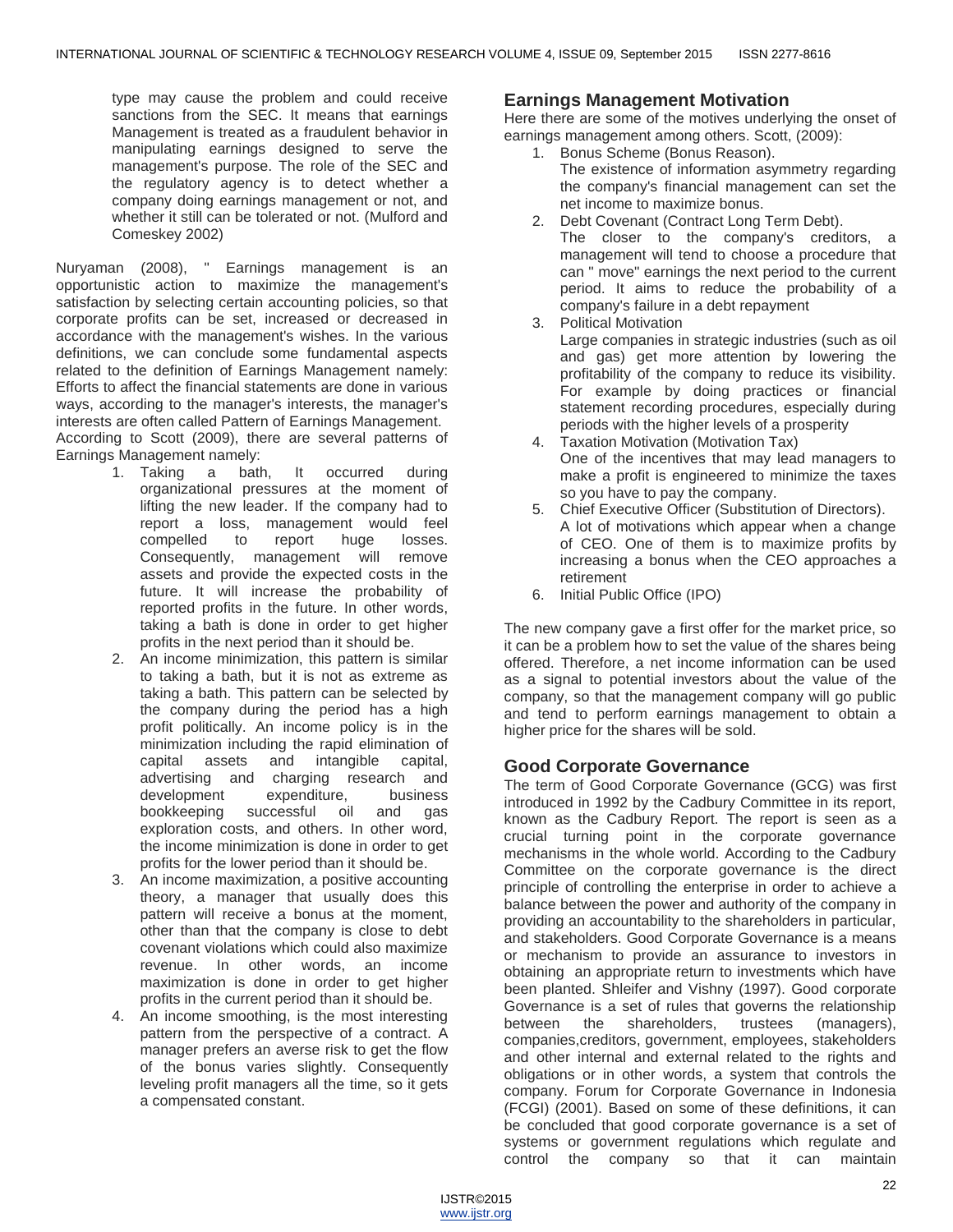the balance of the various parties, include minority parties while creating an added value.

The principles developed by the OECD include five (5) of the following:

- 1. The protection of the rights shareholders (The Rights of Shareholders).The framework which is built into the Good Corporate Governance should be able to protect the rights of shareholders, include minority shareholders.
- 2. The equal treatment of all shareholders (The Equitable Treatment of Shareholders). This framework is built into the Good Corporate Governance, it should ensure an equal treatment of all shareholders, include minority and foreign shareholders
- 3. The role of stakeholders relating to the company (The Role of Stakeholders) The framework is built into the Good Corporate Governance, it must give a recognition to the rights of stakeholders, as determined by law. It can encourage an active cooperation between companies and stakeholders in order to create jobs, welfare, and sustainability (Going Concern)
- 4. Disclosure and transparency (Disclosure and Transparency). The framework is built in the good corporate governance, a disclosure and transparency should be ensured timely and accurately for any problems related to the

company. Management is required to ask the external auditors (a public accounting firm) conducting independent audits of financial statements

## **The responsibility of the commissioners / directors boards (The Responsibilities of the Board)**

With the good corporate governance, the minority shareholders will be protected from frauds, the company will be more transparent in the disclosure of information, the existence of an effective control is able to ensure the management accountability so that many companies will comply with the law. It will lead to management opportunities to perform an opportunistic Earnings Management can be limited. Good Corporate Governance is composed of two mechanisms, namely internal and external mechanisms. Agrawal and Knoeber (1996) explain that the controlling mechanism of good corporate governance consists of two divisions, namely internal and external mechanisms described by outsiders. An internal mechanism includes institutional shareholders, Outside Block Holdings, and a takeover activity. An external control mechanism is not only the capital market, but also as injector bank funds, the public as customers, suppliers, labors, the government as a regulator, as well as other stakeholders.



*Figure 2.3 Internal and external Good Corporate Governance*

## **Institutional Ownership Structure**

Jensen and Meckling (1976) stated that Institutional Ownership has a very important role in minimizing agency conflicts that occur between managers and shareholders. The existence of Institutional Investors considered capable of being an effective monitoring mechanism in any decisions made by managers. It is due to Institutional Investors involved in strategic decision-making so that Institutional Investors are not easy to believe the earnings manipulation. Institutional ownership can be measured by using indicators of the share percentage owned by

institutional sides from the number of whole shares in the company (Gideon, 2005; Nuryaman, 2008) According to Shleifer and Vishny (1999) that the Institutional Shareholders on a large decision-making shareholders have an incentive to monitor a decision-making corporate. Based on the definition above, it can be concluded that Institutional Ownership is a proportion of a stock ownership by institutions as the company's founder, it is not the institution of public shareholders, as measured by the percentage of shares held by institutional investors intern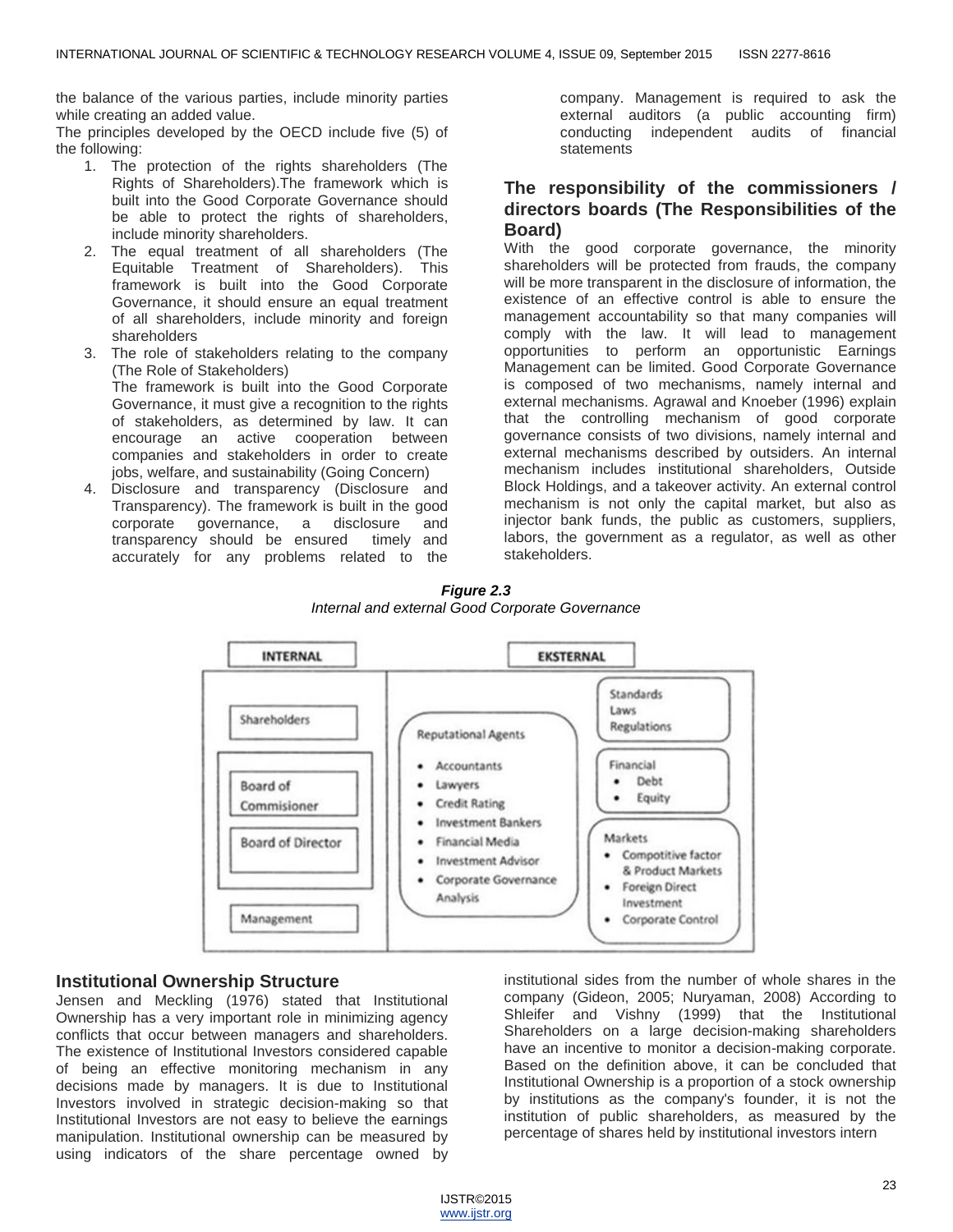#### **Independent Commissioner**

Independent Commissioner is a commissioner who is not a member of a management, the majority shareholder, officer or otherwise associated directly or indirectly with the majority shareholder of a company that oversees the management of the company to be able to protect minority shareholders, (Zhen and Chang, 2010).

#### **Executive Compensation**

According to Scott (2011) the definition of an executive compensation, namely: the agent contract between the company and the managers who seek to align the interests of owners and managers with a basing compensation manager at one or more steps in the efforts of the company's operation manager. The existence of the Executive Compensation as a driver of performance managers to improve the welfare of the company through various efforts and through profitable business decisions. In addition bonuses are also useful as a success measure in leading a management company as an executive compensation. Scott, (2011). Executive Compensation is given to managers more seen as one way to address the agency problem as noted. The view is what gave birth to the term " Optimal Contracting Approach " as a research Laux and Laux, (2006)

#### **Value of Firm**

The value of the company is reflected in its stock price. The market price of a stock company formed between the buyer and the seller when the transaction occurred, it is called the market value of the company, and Hermuningsi Wardani, (2013), because the market price of the stock is considered a reflection of the true value of the company's assets. There are several ratios to measure the market value of the company, one that assessed the ratio can provide the best information is Tobin 's Q. Tobin 's Q ratio can explain various phenomena in corporate events, such as the crosssectional differences in investment and diversification decisions. Claessesns and Fan, (2003), the relationship between a management stock ownership and a corporate value, the relationship between a performance management and a profit . Gompers, (2003). Wernerfield, (1988) concluded that Tobin 's Q can be used as a measure in determining the performance of the company. Value of Tobin's Q is the ratio of the stock closing price at the end of the fiscal year multiplied by the number of shares outstanding plus the book value of debt divided by total assets. The greater the value of Tobin 's Q ratio indicates that the company has good growth prospects and greater Intangible Assets. It can happen because the larger the market value of the company's assets, the greater the attraction of investors to spend more sacrifices to have the company. Brealey and Myers (2000) states that a company with a high Tobin 's Q brand image usually has a very strong company, while the company that has the value of Tobin 's Q is low generally located in a highly competitive industry or an industry began to shrink. Based on the above understanding, Value of Firm can be defined as the market value of the company which has the company's long-term goal to create a brand image, reflected in the company's high stock price.



*Conceptual Model of Good Corporate Governance, Earning Management and Value of Firm*

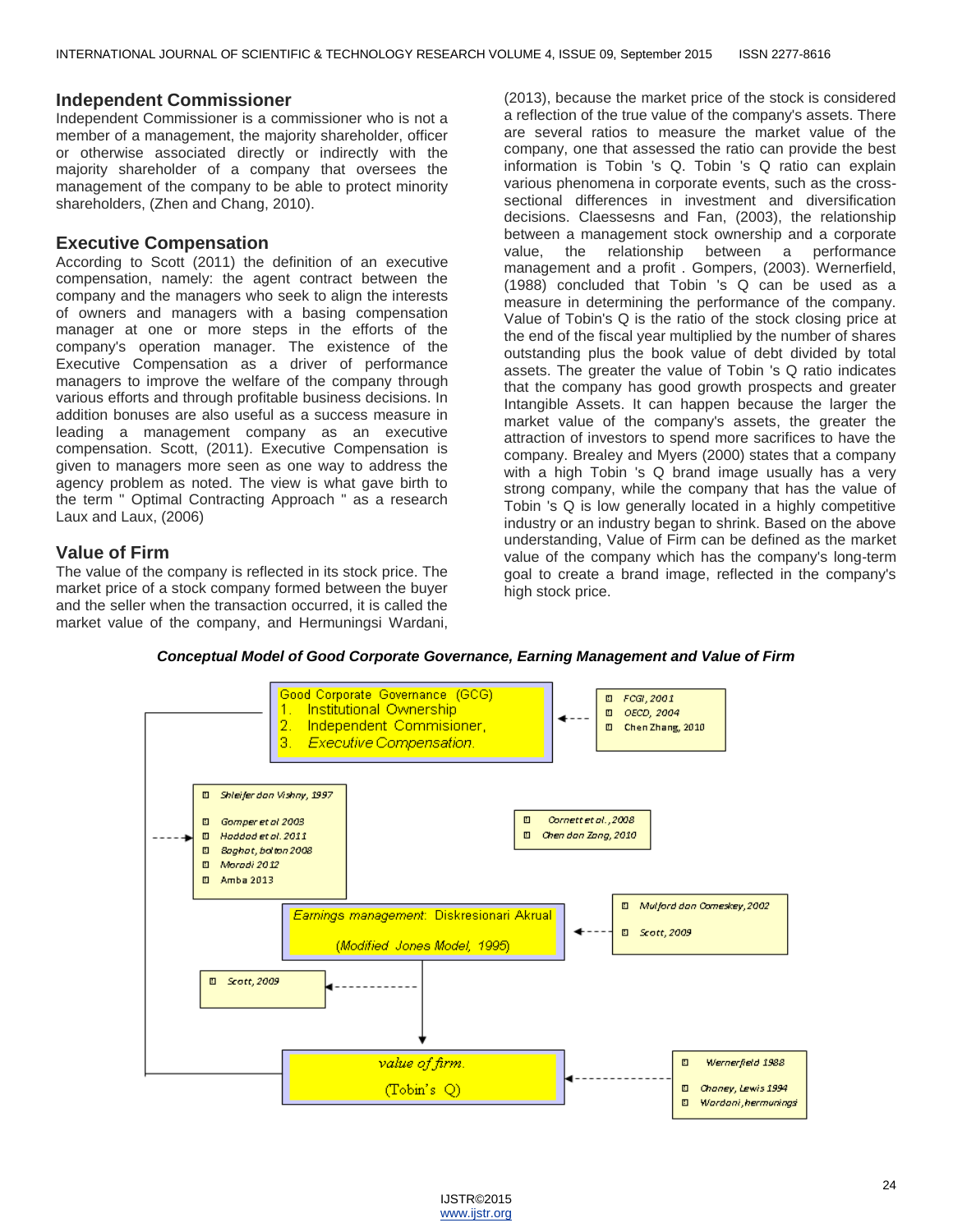## **Effect of Good Corporate Governance on Earnings Management**

To eliminate Earnings management is by realizing good corporate governance. Sulistyanto, (2008). The Mechanism of good corporate governance by running mechanism consists of Institutional Ownership Structure, Independent Commissioner, Executive Compensation (Gideon, 2005; Chen and Zang, 2010). Some studies also found that corporate governance can limit Earnings Management, including Chtourou and Courteau (2001), Siregar (2005), Cornet et al., (2008). Cornertt et al ., (2008) found no evidence to suggest that the control measures carried out by a company and an institutional investor can restrict the behavior of the managers. The company revealed that the control measures by the institutional investors may encourage managers to focus more attention on the performance of the company so it will reduce the selfish behavior (opportunistic). If the Institutional Ownership does the high-level effort, it will cause a greater security by the institutional, MECA and Balesta (2009). Some studies also found that the owners can limit Institutional Earnings Management. Cornett et al. (2008) in his study of companies listed in the United States found that an institutional ownership structure has a negative influence on Earnings Management. Institutional Ownership structure means to restrict Earnings Management. Richardson (1998), Nuryaman and Rusmin (2008), found that institutional ownership may limit the Earnings Management because it can affect the management. Chen and Zang (2010) in his study of all companies listed on China's two stock exchanges in Shanghai and Shenzhen are from the 2003-2006 found that the structure of institutional ownership is negatively related to Earnings Management that means to limit the institutional ownership structure Earnings Management. Independent commissioner is the commissioner who is not a member of management, major shareholders, officers either directly or indirectly linked to the majority shareholder of a company that oversees the management of the company, and protects the minority party, Chen and Zhang (2010:14). Fama and Jensen (1978) stated that the Non-Executive Director (Independent Commissioner) may act as a mediator in a dispute between internal managers, oversee the management policy and provide advices to management. Independent Commissioner is the best position to carry out the monitoring function in order to perform good corporate governance in the company. The results of the study Dechow (1995), Chtourou and Courteau (2001), Shah (2009), give the conclusion that the proportion of companies that have a board member from out of the company or out of Director may affect earnings management measures. Thus, if the commissioners from out of the company improved control measures, it would be influence also to the use of Discretionary Accruals lower. Cornett et al., (2008). Independent Commissioner is expected to be able to supervise well the activities of the company management because they have no conflict of interests. Independent Commissioner is the best position to carry out the monitoring functions in order to ensure a transparency and a disclosure of financial statements, also create a balance of interests of various parties. Chtourou and Courteau (2001) in research above listed companies in the United States in 1996 found that the independent commissioner will limit the Earnings Management. Similar results were found by Chen and Zang (2010), according to the results of the studies mentioned all companies listed on China's two stock exchanges in Shanghai and Shenzhen ie from 2003-2006 found that the independent commissioner can limit Earnings Management. Executive Compensation is given to motivate the executive management in order to provide the best for the company. Cornet et al., (2008) found that research results stated the Executive Compensation can limit the increase of Earnings Management, Laux and Laux (2009), also found that the increase in an Executive Compensation limiting to Earnings Management can be improved and reinforced by an Independent Commissioner to adjust its control in response to changes in an incentive executive.

## **Effect of Good Corporate Governance to Value of Firm**

The corporate governance mechanisms will provide effective protections to the minority shareholders or creditors to obtain a reasonable return on investment precisely, and as efficient as possible. Shleifer and Vishny (1997) describe good corporate governance as part of a means or a mechanism to convince the investors to obtain returns that correspond to the investments made. Companies that perform good corporate governance will increase the value of the company compared to companies that do not practice good corporate governance, Khatab (2011). Companies with strong shareholders would have a high value of the company, and could be reflected from higher profits, a higher growth sales and lower capital costs. The company will not undertake acquisitions, Gompers et al. (2003). Gomper et.al (2003), in his research on companies listed on the New York Stock Exchange, Haddad et al (2011) on Jordan's firm, Moradi (2012) at the Tehran's company , Amba (2013) in 49 companies in Bahrain Find that institutional ownership affects the Value of Firm. Independent commissioner is a party that has the responsibility to encourage the adoption of the good corporate governance principles to ensure that a transparency and a disclosure of financial statement, the fairness to all stakeholders, and the disclosure of all information, although there is still the conflict of interests. Therefore, independent directors have more opportunities to control in every line for managers to an executive level. With the existence of the function of independent directors in overseeing managers will make the greater the confidence investors because the investors will get a return for a guarantee, in other words that the company has an added value. Baghat and Bolton (2008), researching the companies in America. One of the variables which studied are an Independent. The results showed an Independent Commissioner affects the company 's performance. Executive Compensation is given to motivate the executive management in order to provide the best performance for the company, so it can improve the brand image for the company. Haddad et al. (2011) examines the Tehran company. The results show that firms which practice good corporate governance is relatively more profitable, valuable and beneficial to shareholders. Good corporate governance as measured by the Executive Compensation provides a significant relationship to the value of the firm.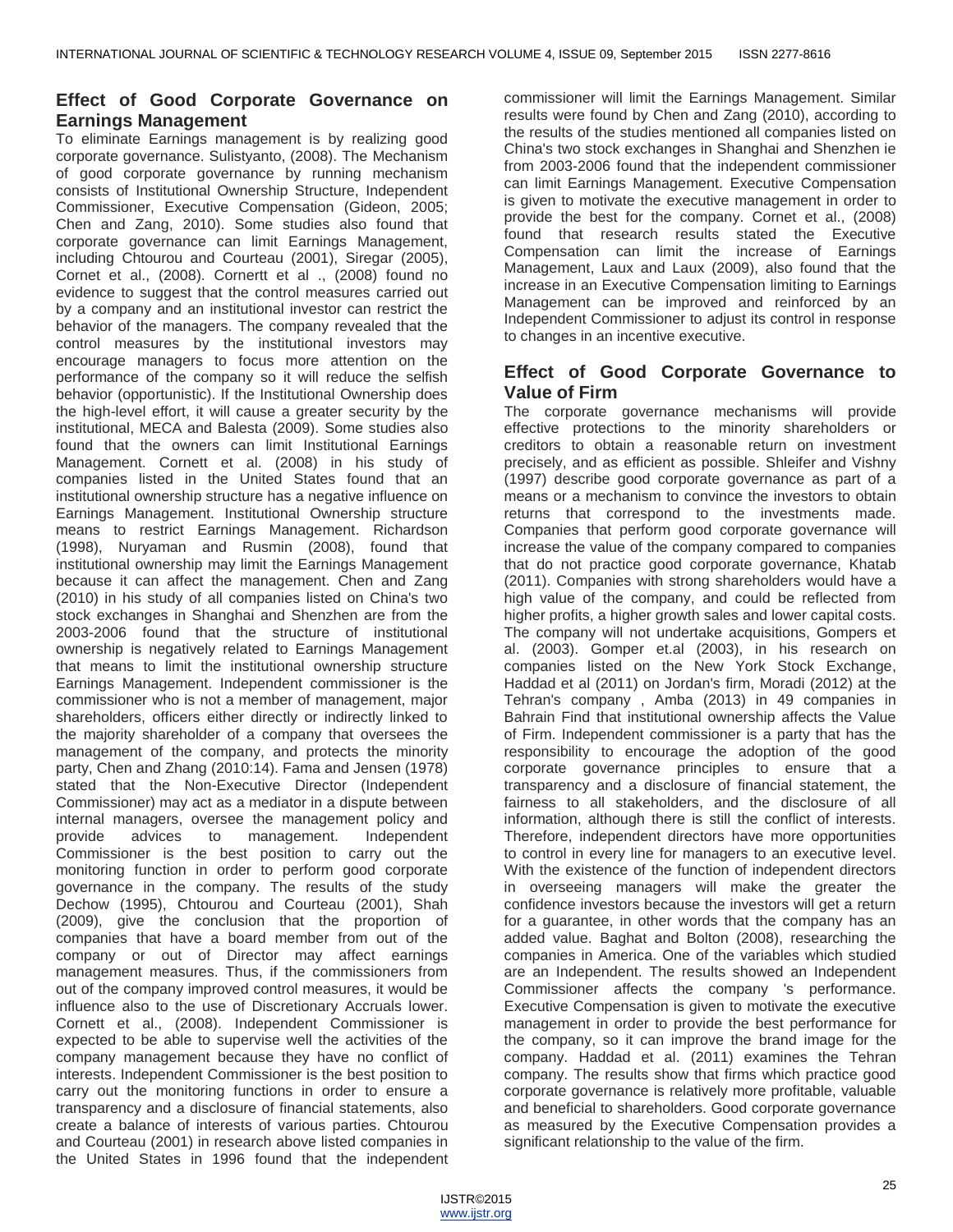## **Effect of Earnings Management on the Value of Firm**

A management profit (Earnings Management) conducted by a manager at the company's fundamental factors, with interventions on the financial statements based on an accrual accounting. Though the company's fundamental performance used by investors to assess the company's prospects as a reflection in the stock's performance. Earning Management is conducted by a manager on the financial statements so it will affect the company's financial performance, the performance of the stock. It may increase or decrease the value of the company. Investors (stakeholders) will compare the return to compare actual profits or expected profits provided by various investments at the desired rate return. The decision-making investment of the most commonly used by an investor is to look at the financial statements of the company so that it can assess the financial position and performance of the company, but with the Earnings Management course could mislead investors in making decisions. Investors will tend to undervalue the company. Earnings Management will lead to interest investors in a company. The company's good performance that affects the value of the firm. The discovery that supports, namely: Cornett et al. For companies in America, and Hermuningsi Wardani (2013) on Malaysian companies, research results revealed that the presence of the control of earnings management is able to give an impact on improving the value of the firm.

# **Conclusion**

By applying good corporate governance mechanism will be able to reduce opportunist attitudes that carried by the manager of the company so it will increase the performance as reflected in stock prices, ultimately good corporate governance has an impact on the value of the company.

## **REFERENCES**

- [1] Agrawal and Knoeber, 1996, Firm Performance And Mechanisme To Control Agency Problems Between Managers an Shareholders, Journal Of Financial And Quantitative Analysis, Vol. 31. pp 377-397.
- [2] Al Hadad, et all. 2011. The Effect of Corporate Governance on the Performance of Jordanian Industrial Companies: An empirical study on Amman Stock Exchange . International Journal of Humanities and Social Science Vol. 1 No. 4; April 2011
- [3] Amba 2013, Corporate Governance and Firms' Financial Performance, Journal of Academic and Business Ethics Bhagat dan Bolton, 2008. Corporate Governance and Firm Performance.Journal of Corporate Finance.pp 257–273.
- [4] Chen and Zhang, 2010, The Impact of the Corporate Governance Code on Earnings Management: Evidence from Chinese Listed Companies, Melalui www.ssrn.com.
- [5] Chtourou, and Courteau, 2001, Corporate Governance and Earnings Management, Melalui [www.ssrn.com.](http://www.ssrn.com/)
- [6] Claessens, 2000. The separation of ownership and control in East Asian Corporations.Journal of Financial Economics 58 (2000) 81}112.
- [7] Cornett et al., 2008, Corporate Governance and Pay-For-Performance: The Impact of Earnings Management, Journal of Financial Economics 87, 357-373.
- [8] Dechow, 1995, Accounting Earnings and cash Flows as Measures of Firm Performance: The Role of Accounting Accruals, Journal of Accounting and Economics, 17, pp 3-42.
- [9] Fama dan Jensen, 1978, Agency Problems And The Theory Of The Firm, Journal Of Political Economy. Vol. 88. pp. 288-307
- [10] Forum for Corporate Governance in Indonesia (FCGI), 2008, Corporate Governance suatu Pengantar: Peranan Dewan Komisaris dan Komite Audit dalam Pelaksanaan Corporate Governance.
- [11] Gideon, 2005, Kualitas Laba: Studi Pengaruh Mekanisme Corporate Governance dan Dampak Manajemen Laba Dengan Menggunakan Analisis Jalur, Simposium Nasional Akuntansi VII.
- [12] Gompers, et al., 2003, Corporate Governance And Equity Prices, Working Paper.
- [13] Jensen dan Meckling, 1976, Theory of the Firm: Managerial Behavior, Agency Cost and Ownership Structure, Journal of Financial Economics, Oktober, V 3, No. 4, pp 305-360.
- [14] Khatab, 2011, Corporate Governance and Firm Performance: A Case study of Karachi Stock Market. International Journal of Trade, Economics and Finance, Vol.2, No.1, pp. 39-42.
- [15] Laux and Laux, 2009, Board Committees, CEO Compensation, and Earnings Management, The Accounting Review, pg. 869.
- [16] Lukviarman, (2005), Perspektif Shareholding Versus Stakeholding didalam Memahami Fenomena Corporate Governance. JBS No. Vol. 2, Desember 2005.
- [17] Lukviarman et al., (2008), Ownership Structures, Governance and Corporate performance : Theories and Issues. Working Paper no 75, Curtin University of Technology, Graduets School Of Bussines.
- [18] Meca and Ballesta, 2009, Corporate Governance and Earnings Management: A Meta-Analysis, An International Review, 17(5): 594-610.
- [19] Moradi, N.S. et all. 2012. The Effect of Corporate Governance, Corporate Financing Decision and